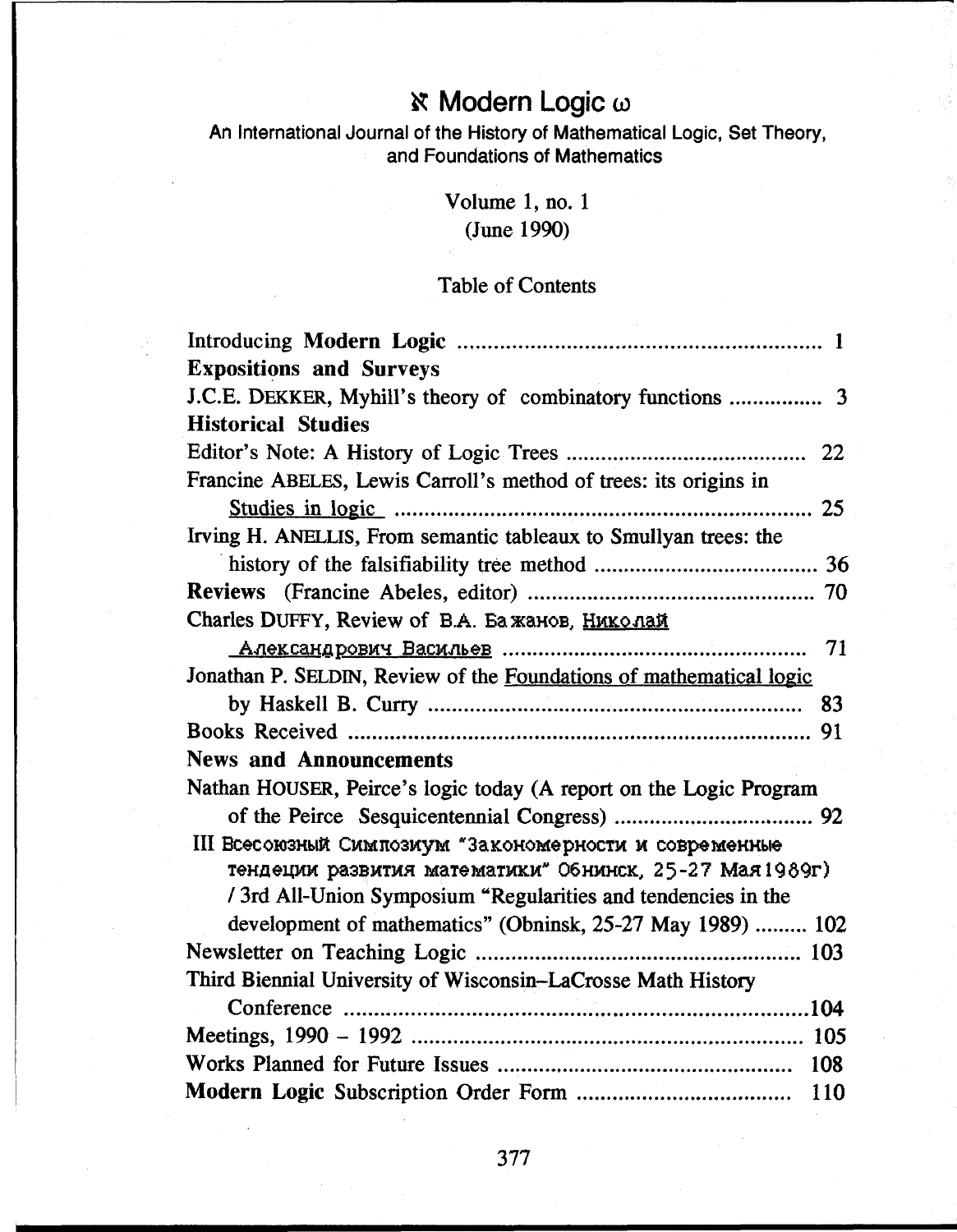#### **Modern Logic ω**  $\mathbf{x}$

An International Journal of the History of Mathematical Logic, Set Theory, and Foundations of Mathematics

> Volume 1, nos. 2 / 3 (Winter 1990 - 1991)

#### Table of Contents

| Randall R. DIPERT, The life and work of Ernst Schröder  119              |
|--------------------------------------------------------------------------|
| Randall R. DIPERT, Individuals and extensional logic in Schröder's       |
| Vorlesungen über die Algebra der Logik"  140                             |
| Christian THIEL, Ernst Schröder and the distribution of quantifiers  160 |
| Volker PECKHAUS, Ernst Schröder und die "pasigraphischen Systeme"        |
|                                                                          |
| Nathan HOUSER, The Schröder - Peirce correspondence  206                 |
| Irving H. ANELLIS, Schröder Material at the Russell Archives  237        |
|                                                                          |
|                                                                          |
| <b>News and Announcements</b>                                            |
| Special Session on History of Mathematics, American Mathematical         |
|                                                                          |
| Kenneth O. May Fellowship in the History of Mathematics  250             |
| All-Union Conference on "The Problem of Substantiation in the Context    |
| of the Development of Culture" (May 1991, Ufa, Bashkiria,                |
|                                                                          |
| Third University of Wisconsin–LaCrosse Math-History Conference  251      |
| American Mathematical Society, Special Session on History of             |
| Mathematics Louisville, Kentucky, 17–20 January 1990  254                |
| Iowa Section Meeting of the Mathematical Association of America,         |
|                                                                          |
| Canadian Society for History and Philosophy of Mathematics / Société     |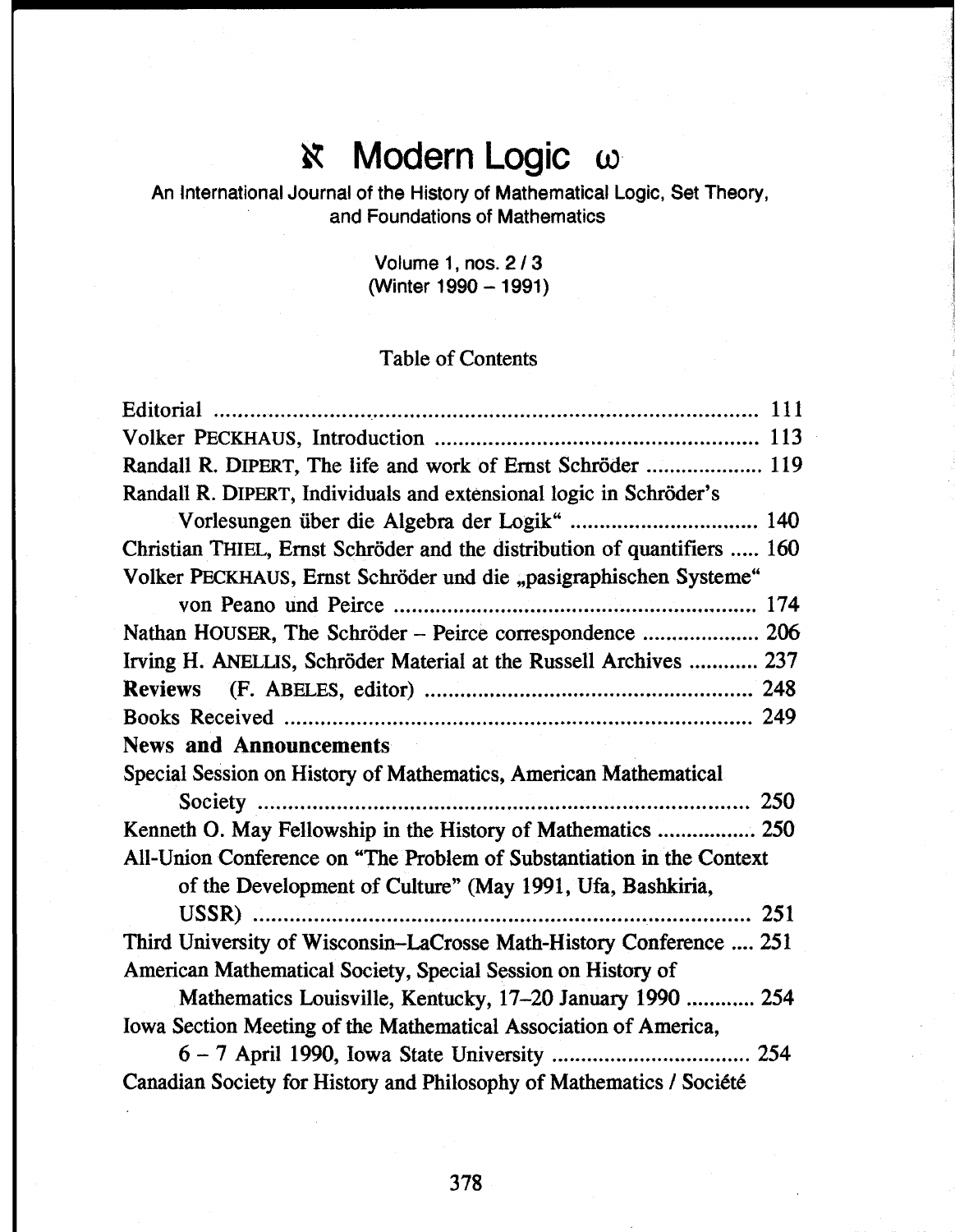| canadiénne d'histoire et de philosophie des mathématiques            |  |
|----------------------------------------------------------------------|--|
|                                                                      |  |
|                                                                      |  |
| Workshop on the History of Modern Mathematics, Göttingen, 16–17 July |  |
|                                                                      |  |
|                                                                      |  |
|                                                                      |  |
|                                                                      |  |
|                                                                      |  |
|                                                                      |  |
|                                                                      |  |